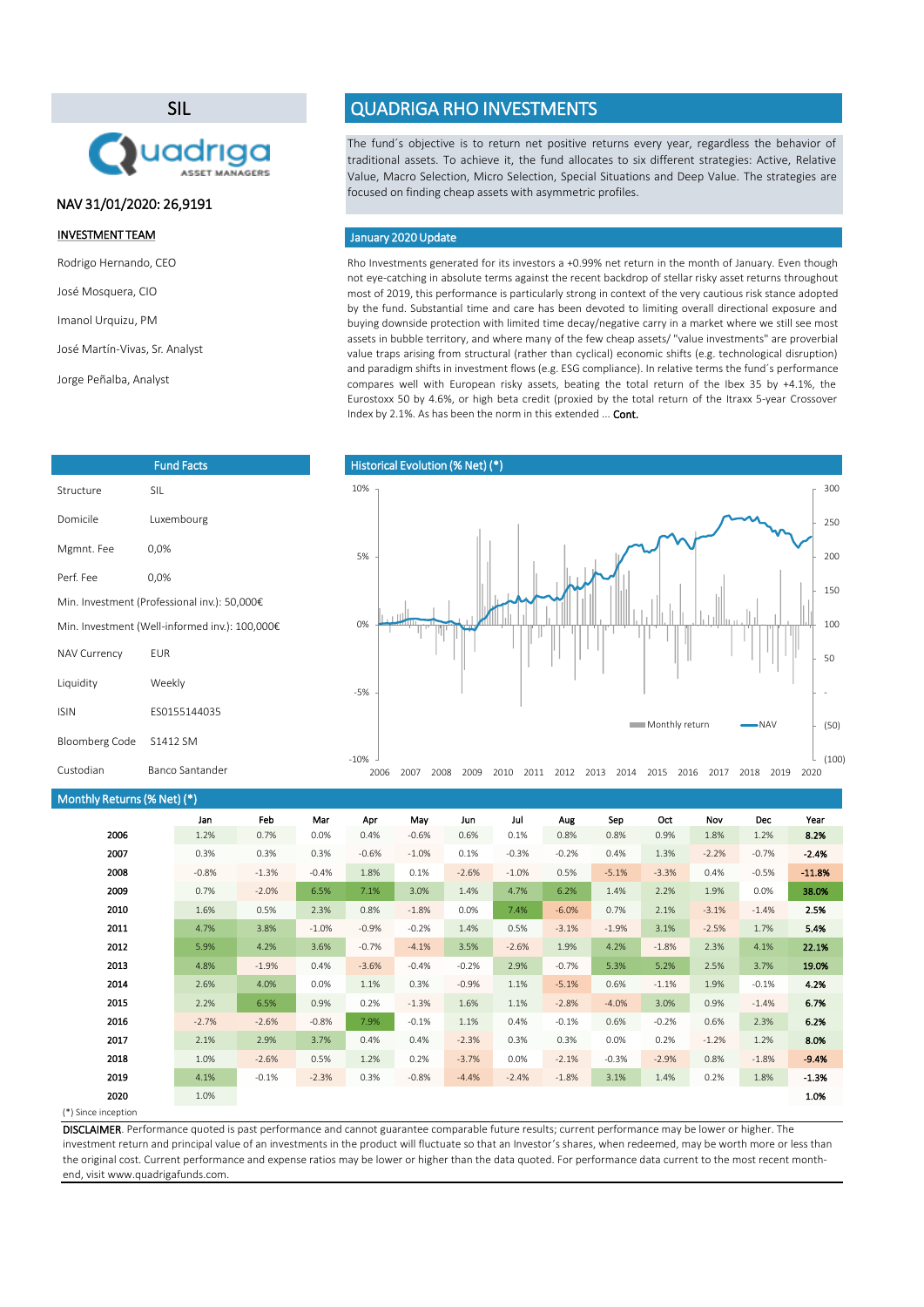### (\*) Since inception

|                     |          | <b>RETURNS (CAGR)</b> |                 | <b>VOLATILITY</b> |         |                 |  |
|---------------------|----------|-----------------------|-----------------|-------------------|---------|-----------------|--|
|                     | 5 years  | 3 years               | Since inception | 5 years           | 3 years | Since inception |  |
| Rho Investments     | $-0.48%$ | $-3.67%$              | 5.87%           | 8.21%             | 7.33%   | 8.72%           |  |
| Stoxx 600           | 1.47%    | 4.45%                 | 2.21%           | 12.05%            | 10.34%  | 14.04%          |  |
| Iboxx Eur Corporate | 1.89%    | 2.15%                 | 3.69%           | 2.73%             | 2.40%   | 3.75%           |  |

| 2020         | 1.00% |
|--------------|-------|
| $CAGR*$      | 5.87% |
| January 2020 | 1.00% |

| 10yr SPGB/DBR spread widener | 31.69% |
|------------------------------|--------|
| BNP Disco \$ FRN             | 10.62% |
| <b>BFCM Legacy T1 CMS</b>    | 7.89%  |
| Queka PE                     | 6.83%  |
| NATI A Secured Loan          | 5.54%  |
|                              |        |

Gross 194.80%

| <b>Risk/Return</b> |       |
|--------------------|-------|
| Volatility*        | 8.72% |
| Sharpe Ratio*      | 0.67  |
| Sortino Ratio      | 1.01  |
| Parametric VaR 1-d | 0.57% |

| <b>Net</b>                       | 103.99% |
|----------------------------------|---------|
| % of Gross Exposure per Strategy |         |
|                                  |         |
| Active                           | 11.39%  |
| Relative value                   | 0.00%   |
| Macro                            | 39.69%  |
| Micro                            | 8.53%   |
| <b>Special Situations</b>        | 20.18%  |
| Deep Value                       | 3.30%   |
| Hedges                           | 4.77%   |
| Liquidity                        | 12.15%  |
|                                  |         |

DISCLAIMER. Performance quoted is past performance and cannot guarantee comparable future results; current performance may be lower or higher. The investment return and principal value of an investments in the product will fluctuate so that an Investor's shares, when redeemed, may be worth more or less than the original cost. Current performance and expense ratios may be lower or higher than the data quoted. For performance data current to the most recent monthend, visit www.quadrigafunds.com.

## Returns (% Net)

# Top Five Positions

# Risk Concentration and Distribution Metrics

### Performance attribution across strategies (% Net)\*

### Comparative Risk / Return

% Exposure





### **Number of positions per strategy**



### **Var % Contrib Hist 3Y**